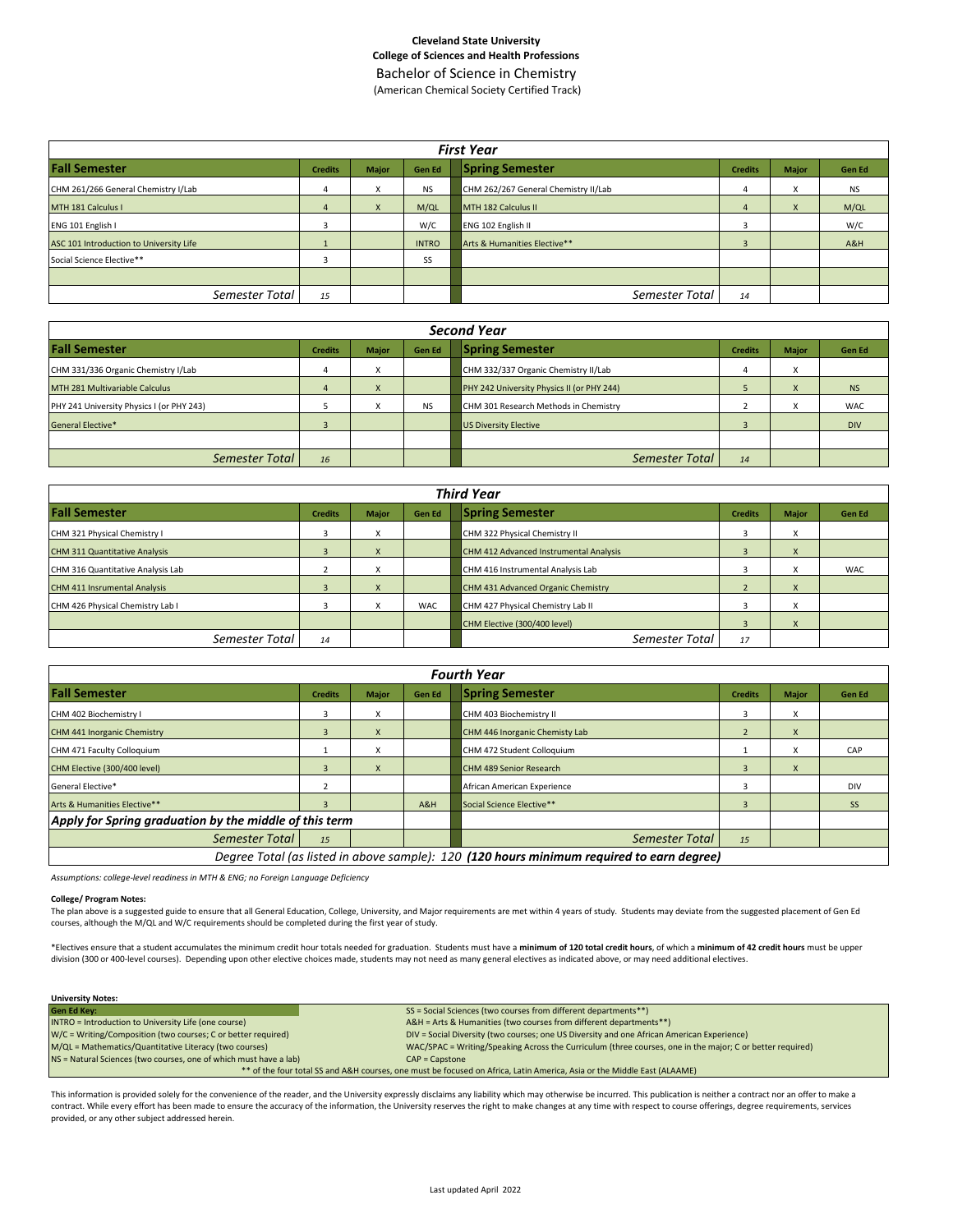Bachelor of Science in Chemistry (Pre-Professional Track)

| <b>First Year</b>                       |                |              |               |                                         |                |              |           |  |  |  |  |
|-----------------------------------------|----------------|--------------|---------------|-----------------------------------------|----------------|--------------|-----------|--|--|--|--|
| <b>Fall Semester</b>                    | <b>Credits</b> | <b>Major</b> | <b>Gen Ed</b> | <b>Spring Semester</b>                  | <b>Credits</b> | <b>Major</b> | Gen Ed    |  |  |  |  |
| CHM 261/266 General Chemistry I/Lab     |                | X            | <b>NS</b>     | CHM 262/267 General Chemistry II/Lab    |                | x            | <b>NS</b> |  |  |  |  |
| BIO 200/201 Introductory Biology I/Lab  | 4              | $\mathsf{x}$ | <b>NS</b>     | BIO 202/203 Introductory Biology II/Lab | 4              | X            | <b>NS</b> |  |  |  |  |
| ENG 101 English I                       |                |              | W/C           | ENG 102 English II                      |                |              | W/C       |  |  |  |  |
| ASC 101 Introduction to University Life |                |              | <b>INTRO</b>  | MTH 181 Calculus I                      |                | X            | M/QL      |  |  |  |  |
| STA 147 Statistics                      |                | X            | M/QL          |                                         |                |              |           |  |  |  |  |
|                                         |                |              |               |                                         |                |              |           |  |  |  |  |
| Semester Total                          | 15             |              |               | Semester Total                          | 15             |              |           |  |  |  |  |

| <b>Second Year</b>                  |                |              |               |                                       |                |                           |            |  |  |  |  |
|-------------------------------------|----------------|--------------|---------------|---------------------------------------|----------------|---------------------------|------------|--|--|--|--|
| <b>Fall Semester</b>                | <b>Credits</b> | <b>Major</b> | <b>Gen Ed</b> | <b>Spring Semester</b>                | <b>Credits</b> | <b>Major</b>              | Gen Ed     |  |  |  |  |
| CHM 331/336 Organic Chemistry I/Lab | 4              | X            |               | CHM 332/337 Organic Chemistry II/Lab  | 4              | $\checkmark$<br>$\lambda$ |            |  |  |  |  |
| Arts & Humanities Elective**        |                |              | A&H           | Social Science Elective**             |                |                           | <b>SS</b>  |  |  |  |  |
| PHY 221 College Physics I           |                | X            | <b>NS</b>     | PHY 222 College Physics II            |                | $\checkmark$<br>⋏         | <b>NS</b>  |  |  |  |  |
| General elective*                   |                |              |               | CHM 301 Research Methods in Chemistry |                | $\mathbf{v}$<br>$\Lambda$ | <b>WAC</b> |  |  |  |  |
|                                     |                |              |               |                                       |                |                           |            |  |  |  |  |
| Semester Total                      | 14             |              |               | Semester Total                        | 14             |                           |            |  |  |  |  |

| <b>Third Year</b>                          |                |              |               |                                        |                |                        |            |  |  |  |  |
|--------------------------------------------|----------------|--------------|---------------|----------------------------------------|----------------|------------------------|------------|--|--|--|--|
| <b>Fall Semester</b>                       | <b>Credits</b> | <b>Major</b> | <b>Gen Ed</b> | <b>Spring Semester</b>                 | <b>Credits</b> | <b>Major</b>           | Gen Ed     |  |  |  |  |
| CHM 320 Survey of Physical Chemistry       |                | x            |               | Social Science Elective**              |                |                        | <b>SS</b>  |  |  |  |  |
| <b>CHM 310 Survey Analytical Chemistry</b> |                | X            |               | BIO 310/311 Genetics & Recitation      |                | $\lambda$              |            |  |  |  |  |
| CHM 315 Survey Analytical Chemistry Lab    |                | x            |               | CHM 403 Biochemistry II                |                | $\lambda$<br>$\lambda$ |            |  |  |  |  |
| CHM 402 Biochemistry I                     |                | X            |               | Arts & Humanities Elective**           |                |                        | A&H        |  |  |  |  |
| BIO 308/309 Cell Biology/Lab               |                | x            |               | Writing Across the Curriculum Elective |                |                        | <b>WAC</b> |  |  |  |  |
|                                            |                |              |               |                                        |                |                        |            |  |  |  |  |
| Semester Total                             | 14             |              |               | Semester Total                         | 16             |                        |            |  |  |  |  |

|                                                                                           | <b>Fourth Year</b> |                   |               |                                        |                |              |            |  |  |  |  |  |
|-------------------------------------------------------------------------------------------|--------------------|-------------------|---------------|----------------------------------------|----------------|--------------|------------|--|--|--|--|--|
| <b>Fall Semester</b>                                                                      | <b>Credits</b>     | Major             | <b>Gen Ed</b> | <b>Spring Semester</b>                 | <b>Credits</b> | <b>Major</b> | Gen Ed     |  |  |  |  |  |
| CHM 471 Faculty Colloquium                                                                |                    | x                 |               | CHM 472 Student Colloquium             |                | X            | CAP        |  |  |  |  |  |
| BIO 416/417 Microbiology/Lab                                                              | 5                  | X                 |               | CHM/BIO Elective (300/400 level)       | 3              | $\mathsf{x}$ |            |  |  |  |  |  |
| CHM/BIO Elective (300/400 level)                                                          | 3                  | X                 |               | African American Experience Elective   |                |              | <b>DIV</b> |  |  |  |  |  |
| BIO 302/303 Animal Biology/Lab                                                            | 4                  | X                 |               | <b>US Diversity Elective</b>           | 3              |              | <b>DIV</b> |  |  |  |  |  |
| CHM/BIO Elective (300/400 level)                                                          | 3                  | $\checkmark$<br>v |               | Writing Across the Curriculum Elective |                |              | <b>WAC</b> |  |  |  |  |  |
|                                                                                           |                    |                   |               | CHM/BIO Elective (300/400 level)       |                | X            |            |  |  |  |  |  |
| Apply for Spring graduation by the middle of this term                                    |                    |                   |               |                                        |                |              |            |  |  |  |  |  |
| Semester Total                                                                            | 16                 |                   |               | Semester Total                         | 16             |              |            |  |  |  |  |  |
| Degree Total (as listed in above sample): 120 (120 hours minimum required to earn degree) |                    |                   |               |                                        |                |              |            |  |  |  |  |  |

*Assumptions: college-level readiness in MTH & ENG; no Foreign Language Deficiency*

#### **College/ Program Notes:**

The plan above is a suggested guide to ensure that all General Education, College, University, and Major requirements are met within 4 years of study. Students may deviate from the suggested placement of Gen Ed courses, although the M/QL and W/C requirements should be completed during the first year of study.

\*Electives ensure that a student accumulates the minimum credit hour totals needed for graduation. Students must have a minimum of 120 total credit hours, of which a minimum of 42 credit hours must be upper division (300 or 400-level courses). Depending upon other elective choices made, students may not need as many general electives as indicated above, or may need additional electives.

| <b>University Notes:</b>                                          |                                                                                                                         |
|-------------------------------------------------------------------|-------------------------------------------------------------------------------------------------------------------------|
| <b>Gen Ed Key:</b>                                                | SS = Social Sciences (two courses from different departments**)                                                         |
| INTRO = Introduction to University Life (one course)              | A&H = Arts & Humanities (two courses from different departments**)                                                      |
| W/C = Writing/Composition (two courses; C or better required)     | DIV = Social Diversity (two courses; one US Diversity and one African American Experience)                              |
| M/QL = Mathematics/Quantitative Literacy (two courses)            | WAC/SPAC = Writing/Speaking Across the Curriculum (three courses, one in the major; C or better required)               |
| NS = Natural Sciences (two courses, one of which must have a lab) | $CAP = Casstone$                                                                                                        |
|                                                                   | ** of the four total SS and A&H courses, one must be focused on Africa, Latin America, Asia or the Middle East (ALAAME) |

This information is provided solely for the convenience of the reader, and the University expressly disclaims any liability which may otherwise be incurred. This publication is neither a contract nor an offer to make a con While every effort has been made to ensure the accuracy of the information, the University reserves the right to make changes at any time with respect to course offerings, degree requirements, services provided, or any other subject addressed herein.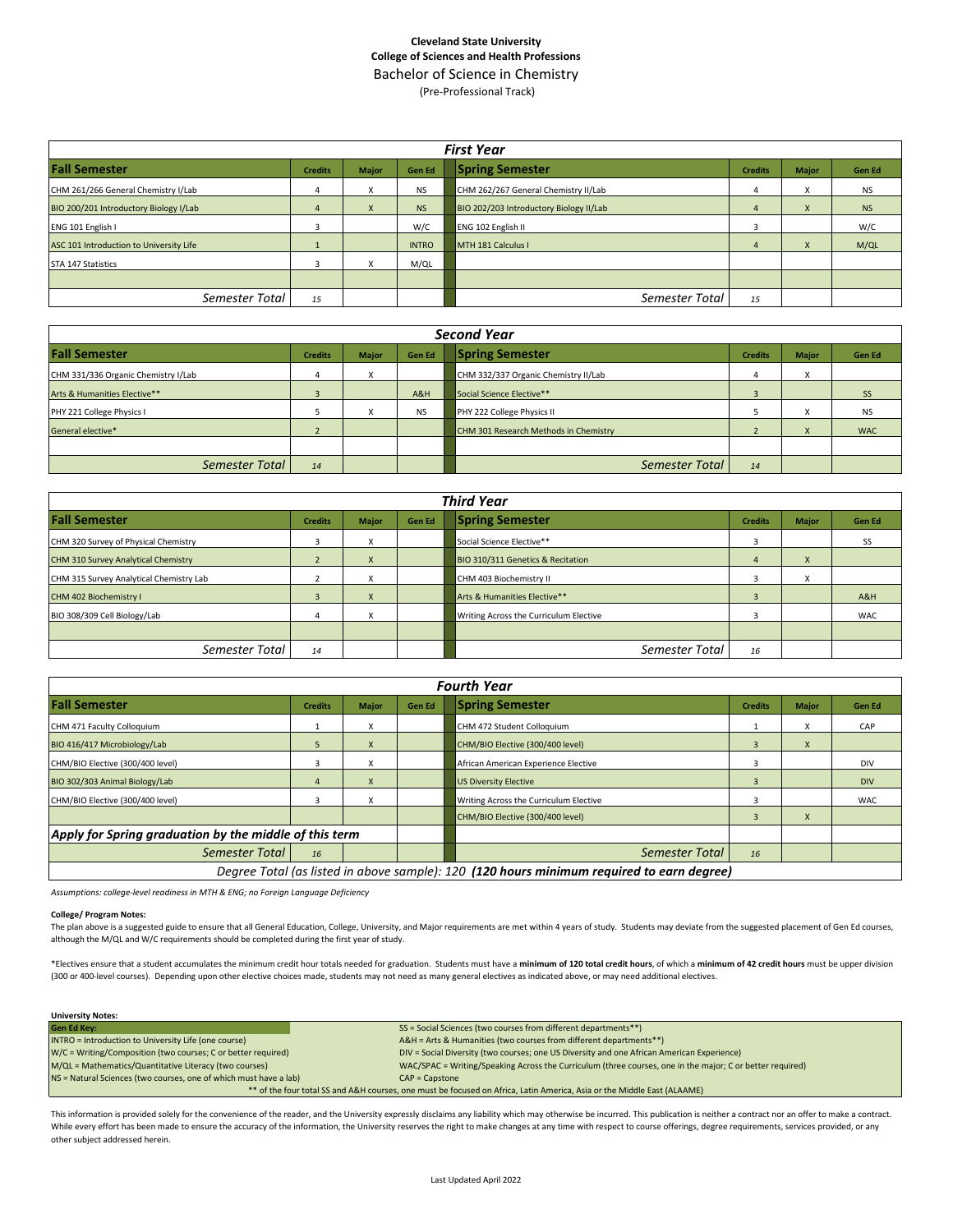#### Bachelor of Science in Chemistry (Pre-Professional Track with Concentration in Pharmaceutical Science)

| <b>First Year</b>                       |                |              |               |                                         |                |              |           |  |  |  |  |
|-----------------------------------------|----------------|--------------|---------------|-----------------------------------------|----------------|--------------|-----------|--|--|--|--|
| <b>Fall Semester</b>                    | <b>Credits</b> | <b>Major</b> | <b>Gen Ed</b> | <b>Spring Semester</b>                  | <b>Credits</b> | <b>Major</b> | Gen Ed    |  |  |  |  |
| CHM 261/266 General Chemistry I/Lab     |                | X            | <b>NS</b>     | CHM 262/267 General Chemistry II/Lab    | 4              | x            | <b>NS</b> |  |  |  |  |
| BIO 200/201 Introductory Biology I/Lab  |                | X            | <b>NS</b>     | BIO 202/203 Introductory Biology II/Lab | 4              | $\mathsf{x}$ | <b>NS</b> |  |  |  |  |
| ENG 101 English I                       |                |              | W/C           | ENG 102 English II                      | э              |              | W/C       |  |  |  |  |
| ASC 101 Introduction to University Life |                |              | <b>INTRO</b>  | MTH 181 Calculus I                      | 4              | X            | M/QL      |  |  |  |  |
| <b>STA 147 Statistics</b>               |                | x            | M/QL          |                                         |                |              |           |  |  |  |  |
|                                         |                |              |               |                                         |                |              |           |  |  |  |  |
| Semester Total                          | 15             |              |               | Semester Total                          | 15             |              |           |  |  |  |  |

| <b>Second Year</b>                  |                |              |               |                                        |                |                           |            |  |
|-------------------------------------|----------------|--------------|---------------|----------------------------------------|----------------|---------------------------|------------|--|
| <b>Fall Semester</b>                | <b>Credits</b> | <b>Major</b> | <b>Gen Ed</b> | <b>Spring Semester</b>                 | <b>Credits</b> | <b>Major</b>              | Gen Ed     |  |
| CHM 331/336 Organic Chemistry I/Lab |                | x            |               | CHM 332/337 Organic Chemistry II/Lab   |                | $\checkmark$<br>$\lambda$ |            |  |
| Social Science Elective**           |                |              | <b>SS</b>     | Arts & Humanities Elective**           |                |                           | A&H        |  |
| PHY 221 College Physics I           |                | X            | <b>NS</b>     | PHY 222 College Physics II             |                | $\lambda$                 | <b>NS</b>  |  |
| <b>US Diversity Elective</b>        |                |              | <b>DIV</b>    | Writing Across the Curriculum Elective |                |                           | <b>WAC</b> |  |
|                                     |                |              |               |                                        |                |                           |            |  |
| Semester Total                      | 15             |              |               | Semester Total                         | 15             |                           |            |  |

| <b>Third Year</b>                       |                |              |               |                                     |                |                                        |        |  |  |
|-----------------------------------------|----------------|--------------|---------------|-------------------------------------|----------------|----------------------------------------|--------|--|--|
| <b>Fall Semester</b>                    | <b>Credits</b> | <b>Major</b> | <b>Gen Ed</b> | <b>Spring Semester</b>              | <b>Credits</b> | <b>Major</b>                           | Gen Ed |  |  |
| CHM 341 Pharmacology I                  |                | x            |               | CHM 342 Pharmacology II             |                | X                                      |        |  |  |
| CHM 351 Medicinal Chemistry I           |                | X            |               | CHM 352 Medicinal Chemistry II      | 3              | X                                      |        |  |  |
| CHM 310 Survey Analytical Chemistry     |                | X            |               | BIO 310/311 Genetics and Recitation |                | $\lambda$<br>Δ                         |        |  |  |
| CHM 315 Survey Analytical Chemistry Lab |                | $\mathsf{x}$ |               | CHM 403 Biochemistry II             |                | $\mathbf{v}$<br>$\boldsymbol{\lambda}$ |        |  |  |
| CHM 402 Biochemistry I                  |                | x            |               |                                     |                |                                        |        |  |  |
| Social Science Elective**               |                |              | <b>SS</b>     |                                     |                |                                        |        |  |  |
| Semester Total                          | 16             |              |               | Semester Total                      | 13             |                                        |        |  |  |

| <b>Fourth Year</b>                                                                        |                |                           |               |                                      |                |              |            |  |
|-------------------------------------------------------------------------------------------|----------------|---------------------------|---------------|--------------------------------------|----------------|--------------|------------|--|
| <b>Fall Semester</b>                                                                      | <b>Credits</b> | <b>Major</b>              | <b>Gen Ed</b> | <b>Spring Semester</b>               | <b>Credits</b> | <b>Major</b> | Gen Ed     |  |
| BIO 416/417 Microbiology/Lab                                                              |                | $\boldsymbol{\mathsf{x}}$ |               | African American Experience Elective | 3              |              | <b>DIV</b> |  |
| CHM 455 Biotechnology Techniques                                                          |                | $\mathsf{x}$              |               | CHM 471 Faculty Colloquium           |                | X            |            |  |
| CHM 457 Pharmaceutical Analysis Lab                                                       |                | $\mathsf{x}$              | CAP           | CHM 472 Student Colloquium           |                | X            | CAP        |  |
| CHM/BIO Elective (300/400 level)^                                                         |                | X                         |               | CHM/BIO Elective (300/400 level)^    | $\overline{3}$ | X            |            |  |
| Writing Across the Curriculum Elective                                                    |                |                           | <b>WAC</b>    | CHM/BIO Elective (300/400 level)^    |                | x            |            |  |
|                                                                                           |                |                           |               | Arts & Humanities Elective**         |                |              | A&H        |  |
| Apply for Spring graduation by the middle of this term                                    |                |                           |               |                                      |                |              |            |  |
| Semester Total                                                                            | 17             |                           |               | Semester Total                       | 14             |              |            |  |
| Degree Total (as listed in above sample): 120 (120 hours minimum required to earn degree) |                |                           |               |                                      |                |              |            |  |

*Assumptions: college-level readiness in MTH & ENG; no Foreign Language Deficiency*

#### **College/ Program Notes:**

The plan above is a suggested guide to ensure that all General Education, College, University, and Major requirements are met within 4 years of study. Students may deviate from the suggested placement of Gen Ed courses, although the M/QL and W/C requirements should be completed during the first year of study.

\*Electives ensure that a student accumulates the minimum credit hour totals needed for graduation. Students must have a **minimum of 120 total credit hours**, of which a **minimum of 42 credit hours** must be upper division (300 or 400-level courses). Depending upon other elective choices made, students may not need as many general electives as indicated above, or may need additional electives.

^One of the CHM/BIO 300/400 level electives MUST also be an approved WAC course in order to satisfy the WAC-in-major requirement.

#### **University Notes:**

| <b>Gen Ed Kev:</b>                                                                                                      | SS = Social Sciences (two courses from different departments**)                                           |  |  |  |  |  |
|-------------------------------------------------------------------------------------------------------------------------|-----------------------------------------------------------------------------------------------------------|--|--|--|--|--|
| INTRO = Introduction to University Life (one course)                                                                    | A&H = Arts & Humanities (two courses from different departments**)                                        |  |  |  |  |  |
| W/C = Writing/Composition (two courses; C or better required)                                                           | DIV = Social Diversity (two courses; one US Diversity and one African American Experience)                |  |  |  |  |  |
| M/QL = Mathematics/Quantitative Literacy (two courses)                                                                  | WAC/SPAC = Writing/Speaking Across the Curriculum (three courses, one in the major; C or better required) |  |  |  |  |  |
| NS = Natural Sciences (two courses, one of which must have a lab)                                                       | $CAP = \text{Capstone}$                                                                                   |  |  |  |  |  |
| ** of the four total SS and A&H courses, one must be focused on Africa, Latin America, Asia or the Middle East (ALAAME) |                                                                                                           |  |  |  |  |  |

This information is provided solely for the convenience of the reader, and the University expressly disclaims any liability which may otherwise be incurred. This publication is neither a contract nor an offer to make a contract. While every effort has been made to ensure the accuracy of the information, the University reserves the right to make changes at any time with respect to course offerings, degree requirements, services provided, or any other subject addressed herein.